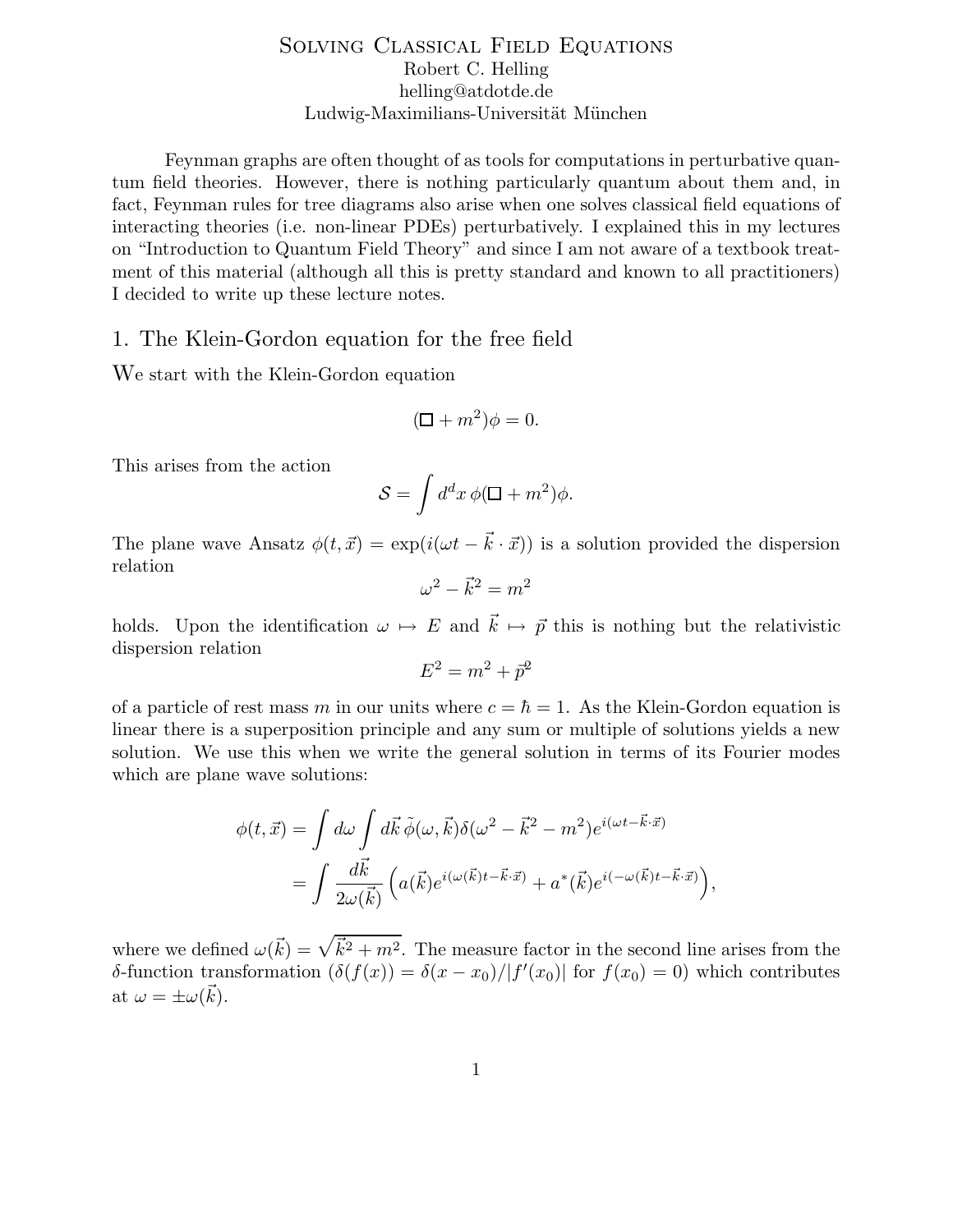## 2. The non-linear field equation

Ultimately, we would like to solve equations of interacting fields stemming from a general potential  $V(\phi)$ :

$$
(\Box + m^2)\phi = V'(\phi)
$$

For example, we are interested in monomials  $V(\phi) = g\frac{1}{n}$  $\frac{1}{n}\phi^n$ . For odd *n*, the potential is unbounded from below and one would be able to gain in infinite amount of energy by making  $\phi$  very large (or very negative). Such a system would be unstable and thus we restrict our attention to even n. For  $n = 0$ , the right hand side vanishes.  $n = 2$  gives just another mass term and we can deal with it by redefining  $m^2$ .  $n = 4$  is the first interesting case and we will start out studying this " $\phi^4$ -theory".

The equation  $(\Box + m^2)\phi = g\phi^3$  is non-linear and there is no longer a superposition principle. This makes it very hard (and in general impossible) to write down exact solutions to this equation beyond the trivial  $\phi = 0$  (the appendix, however, discusses a special class of exact solutions, the "kinks" or "domain-walls").

Thus, in general, we will have to resort to an approximate procedure: For  $q \ll 1$ , we can treat the right hand side as a small perturbation of the free Klein-Gordon equation and obtain approximations to the true solution by perturbing solutions to the Klein-Gordon equation.

## 3. The inhomogeneous field equation and Green's functions

To this end, let us step back a bit and first analyse the inhomogeneous Klein-Gordon equation

$$
(\Box + m^2)\phi(x) = u(x)
$$

where in the right hand side we have an arbitrary function which we think of as given rather than the RHS of  $\phi^4$ -theory which is a function of the unknown  $\phi$ . Already this equation is not linear but the space of solutions is still affine: When we have two solutions to two such equations  $(\Box + m^2)\phi_1 = u_1$  and  $(\Box + m^2)\phi_2 = u_2$  we obtain a solution for the equation where the RHS's add:

$$
(\Box + m^2)(\phi_1 + \phi_2) = (u_1 + u_2).
$$

We can use this idea to solve this equation in the case where the RHS can be decomposed into a sum of "elementary" functions:

$$
u(x) = \sum_{i} \alpha_i u_i(x)
$$

If we can solve these elementary equations  $(\Box + m^2)\phi_i = u_i$ , we obtain a solution as

$$
\phi = \sum_i \alpha_i \phi_i.
$$

We can take this idea to the extreme by decomposing the function  $u(x)$  into a "sum" of  $\delta$ -functions:

$$
u(x) = \int dy \, u(y) \delta(x - y)
$$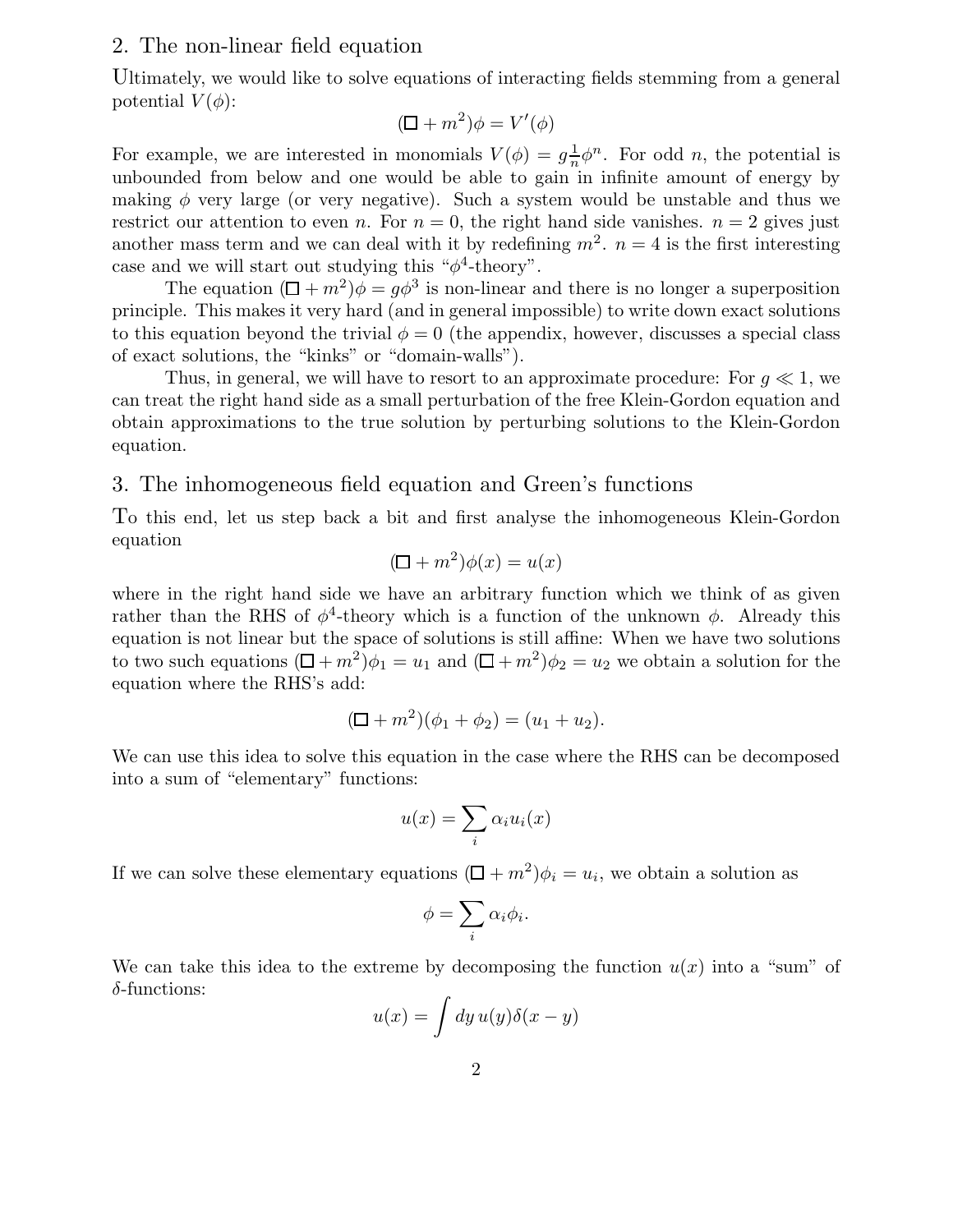Here,  $u(y)$  plays the role of the coefficients  $\alpha_i$  and the only x dependent function on the right hand side is the  $\delta$ -function. So, once we have a solution to

$$
(\Box + m^2)\phi_g(x) = \delta(x)
$$

we have a solution

$$
\phi(x) = \int dy \, u(y) \phi_g(x - y)
$$

as we can directly compute:

$$
(\Box + m^2)\phi = (\Box + m^2) \int dy \, u(y)\phi_g(x - y)
$$

$$
= \int dy \, u(y)(\Box + m^2)\phi_g(x - y)
$$

$$
= \int dy \, u(y)\delta(x - y)
$$

$$
= u(x).
$$

This trick to solve inhomogeneous equations is obviously not restricted to the Klein-Gordon equation. Such a solution  $\phi_g$  which solves an equation with a  $\delta$ -inhomogeneity is called "Green's function" or "propagator" (in physics circles) and "fundamental solution" (by mathematicians). Strictly speaking,  $\phi_g$  is not really a function but in general a distribution (like the  $\delta$  distribution) and and  $\phi$  is obtained as a convolution which then yields a proper function if  $u$  is nice enough but we will not analyse this in more detail.

It remains to find a solution  $\phi_g$  of  $(\Box + m^2)\phi_g = \delta$ . As the differential operator is translation invariant (it does not contain  $x$  dependent coefficients), this can be done using a Fourier decomposition as differentiation becomes a simple multiplication in momentum space. We take the Fourier transform on both sides of the equation

$$
\int \frac{dk}{\sqrt{2\pi^d}} \left( (\Box + m^2) \phi_g(x) \right) e^{ikx} = \int \frac{dk}{\sqrt{2\pi^d}} \delta(x) e^{ikx}
$$

$$
\int \frac{dk}{\sqrt{2\pi^d}} \left( -k^2 + m^2 \right) \phi_g(x) e^{ikx} = \frac{1}{\sqrt{2\pi^d}}
$$

This allows us to read off

$$
\tilde{\phi}_g(k) = \frac{1}{\sqrt{2\pi}^d} \frac{1}{-k^2 + m^2}
$$

for the Fourier transform  $\tilde{\phi}_g$  of  $\phi_g$ :

$$
\phi_g(x) = \int \frac{dk}{\sqrt{2\pi}} \tilde{\phi}_g(k) e^{-ikx} = \int \frac{dk}{(2\pi)^d} \frac{e^{-ikx}}{-k^2 + m^2}.
$$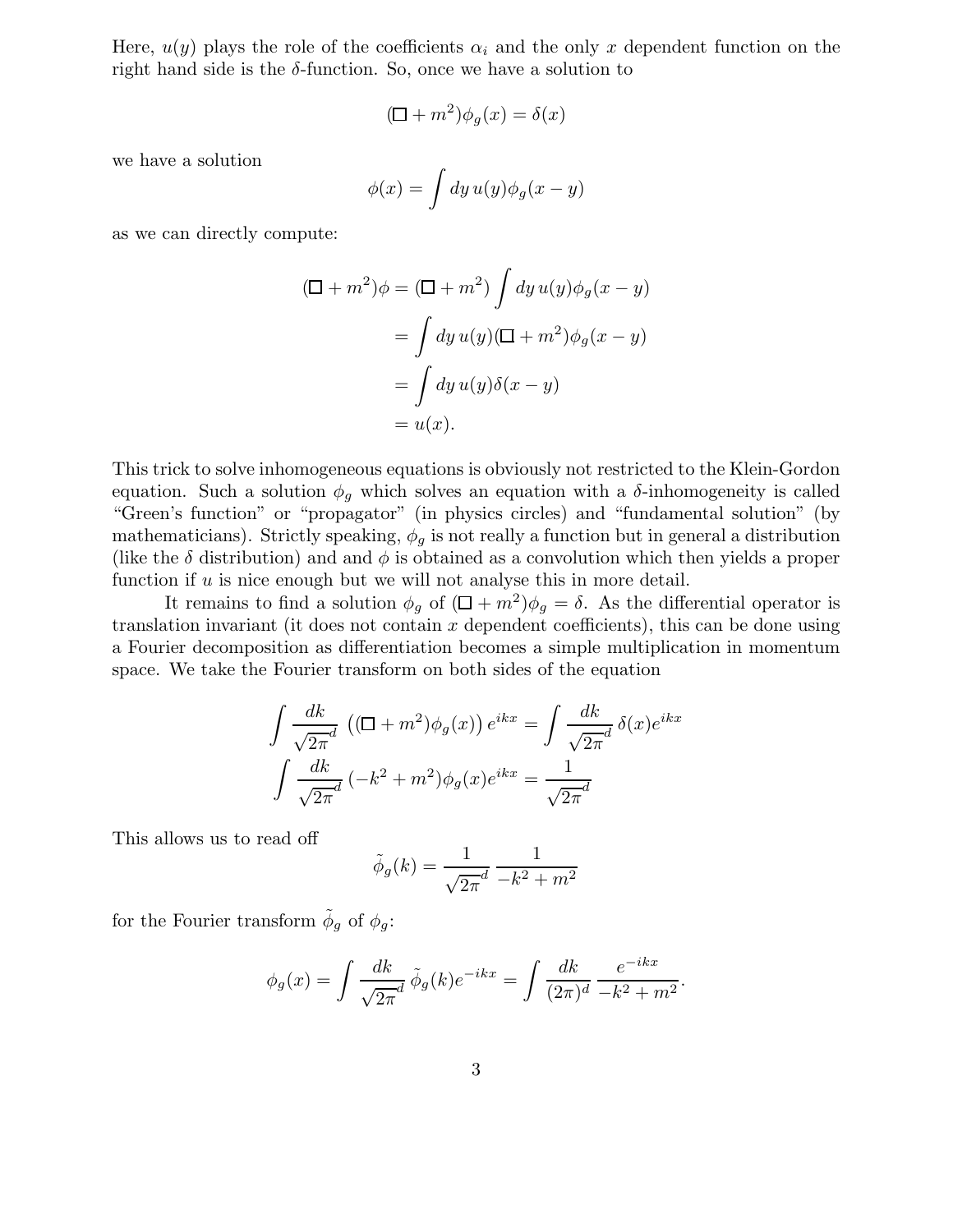### 4. Solving the interacting theory perturbatively

Armed with this ability to solve arbitrary inhomogeneous equations we now come back to the  $\phi^4$ -equation

$$
(\Box + m^2)\phi = g\phi^3.
$$

We want to view this as a family of equations parametrised by the coupling constant  $q$ . Similarly, the solutions to all these equations will depend on g. Underlying the idea of perturbation theory is the idea that these solutions can be written as a power-series in  $q$ , i.e. that they are analytic in g around  $q = 0$ .

Unfortunately, this is not really the case as can be seen as follows: Power series (in the complex plane) have a radius of convergence (which can be zero or infinite): Everywhere inside a circle of this radius the power series converges and outside it diverges. Thus, if the power-series would converge for any  $g > 0$  it would as well have to converge for some  $g < 0$ . But for  $q < 0$ , again, the potential is unbounded from below and the system is unstable: Solutions will be radically different from solutions of the free equation and not be small perturbations. In fact, as is shown in the appendix, the kink solutions have energy and action scaling like  $1/q$  which has a singularity at  $q = 0$ . In a path integral (which in a stationary phase approximation reproduces the classical behavior), these solutions appear as saddle points contributing  $e^{-S} \approx e^{-1/g}$ . These contributions are exponentially small for small g. In fact, this function has an essential singularity at  $q = 0$  and is invisible in a Taylor expansion around this point. Indeed, "solitoninc" solutions like the kink are believed to be what is missed by the perturbative treatment. Their contributions are exponentially small for small  $g$  and can thus be safely ignored if one is interested in solutions to a finite precision.

Nevertheless, we will just proceed and pretend that solutions to the  $\phi^4$ -equation can be written as a power series

$$
\phi = \sum_{n=0}^{\infty} \phi_n g^n
$$

for some coefficient functions  $\phi_n(x)$ .

Now plug this Ansatz into the equation and collect powers of g:

$$
\sum_{n=0}^{\infty} (\Box + m^2) \phi_n g^n = g \left( \sum_{n=0}^{\infty} \phi_n g^n \right)^3 = \sum_{n=0}^{\infty} \left( \sum_{k,l,m \atop k+l+m+l=n} \phi_k \phi_l \phi_m \right) g^n
$$

Comparing coefficients we find

$$
(\Box + m^2)\phi_n = \sum_{\substack{k,l,m\\k+l+m+1=n}} \phi_k \phi_l \phi_m.
$$

This simple manipulation has helped us a lot: We can now work our ways up starting from  $n = 0$  to larger n. The important observation here is that this is a differential equation for  $\phi_n$  in terms of a right-hand side given in terms of  $\phi_k$ ,  $\phi_l$ , and  $\phi_m$  where all  $k, l, m < n$ . That is, when computing  $\phi_n$  we already know these  $\phi_k$ ,  $\phi_l$ , and  $\phi_m$ !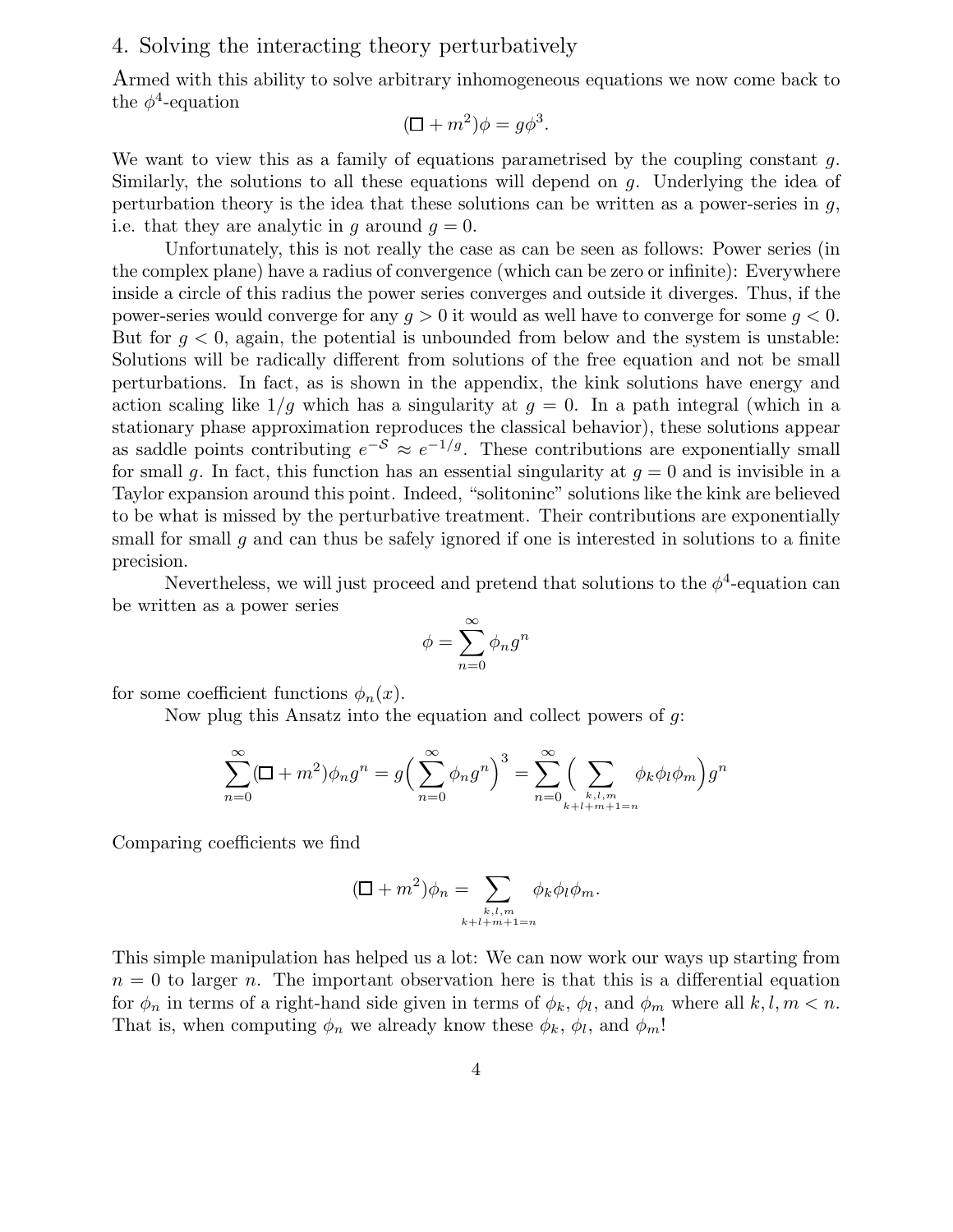Let's see how this works out for the first couple of  $n$ :

$$
(\Box + m^2)\phi_0 = 0
$$

Nothing to be done. We know the solution is given in terms of plane waves obeying the dispersion relation. Next is

$$
(\Box + m^2)\phi_1 = \phi_0^3
$$

That was simple. Using the Green's function, we can write down the solution:

$$
\phi_1(x) = \int dy \, \phi_g(x - y) \phi_0(y)^3.
$$

Now comes

$$
(\Box + m^2)\phi_2 = 3\phi_0^2\phi_1.
$$

The 3 arises as there are three possible assignments of two 0's and one 1 to  $(k, l, m)$ . The solution is  $\mathbf{r}$ 

$$
\phi_2(x) = 3 \int dy \, \phi_g(x - y) \phi_0(y)^2 \phi_1(y)
$$
  
=  $3 \int dy \int dy' \, \phi_g(x - y) \phi_0(y)^2 \phi_g(y - y') \phi_0(y')^3$ 

Now for  $n = 3$ :

$$
(\Box + m^2)\phi_3 = 3\phi_0^2\phi_2 + 3\phi_0\phi_1^2.
$$

The iterated solution gets longer and longer:

$$
\phi_3(x) = \int dy \, \phi_g(x - y) \left(3\phi_0(y)^2 \phi_2(y) + 3\phi_0(y)\phi_1(y)\right)
$$
  
=  $9 \int dy \int dy' \int dy'' \, \phi_g(x - y) \phi_0(y)^2 \phi_g(y - y') \phi_0(y')^2 \phi_g(y' - y'') \phi_0(y'')^3$   
+  $3 \int dy \int dy' \int dy'' \, \phi_g(x - y) \phi_0(y) \phi_g(y - y') \phi_0(y')^3 \phi_g(y - y'') \phi_0(y'')^3$ 

## 5. Feynman graphs in position space

Obviously, continuing like this will be more and more cumbersome. However, we see a simple pattern of these terms emerging: We can represent the solution for  $\phi_1$  like this:

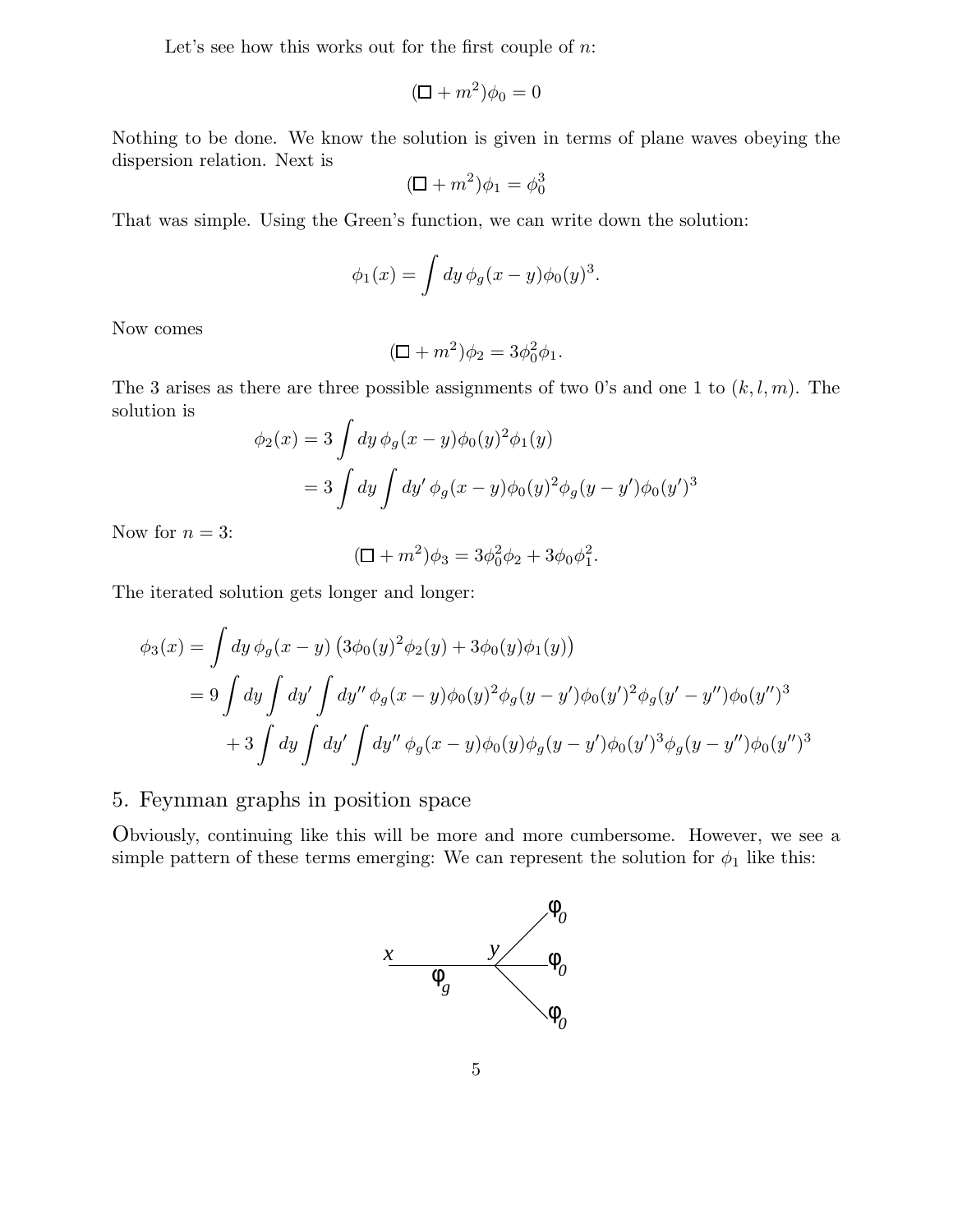We obtain the solution by bringing together three  $\phi_0$ 's at one point y and then transport this to x using the Green's function  $\phi_q$ . At higher orders, this pattern is iterated. For  $n = 2$ , we have



where the factor 3 arises because the graph for  $\phi_1$  can be substituted at any of the three legs. At level  $n = 3$ , there are two different graphs



again with "symmetry factors" indicating the number of possibilities of obtaining these graphs.

In this graphical notation, it should be clear what we have to do to obtain the expression for  $\phi_n$ : We have to draw all possible graphs according to these rules:

- Draw *n* vertices for the expression for  $\phi_n$  at order  $g^n$ .
- Each vertex gets one in-going line at the left and three outgoing lines to the right.
- A line can either connect to the in-going port of another vertex or to the right-hand side of the diagram.
- Write down an integral for the point of each vertex.
- For a line connecting two vertices at points  $y_1$  and  $y_2$ , write down a Green's function  $\phi_q(y_1 - y_2)$ .
- For a line ending on the right. write down a factor of  $\phi_0$  evaluated at the point of the vertex at the left of the line.

• Multiply by the number of permutations of outgoing lines at the vertices which yield different diagrams ("symmetry factor").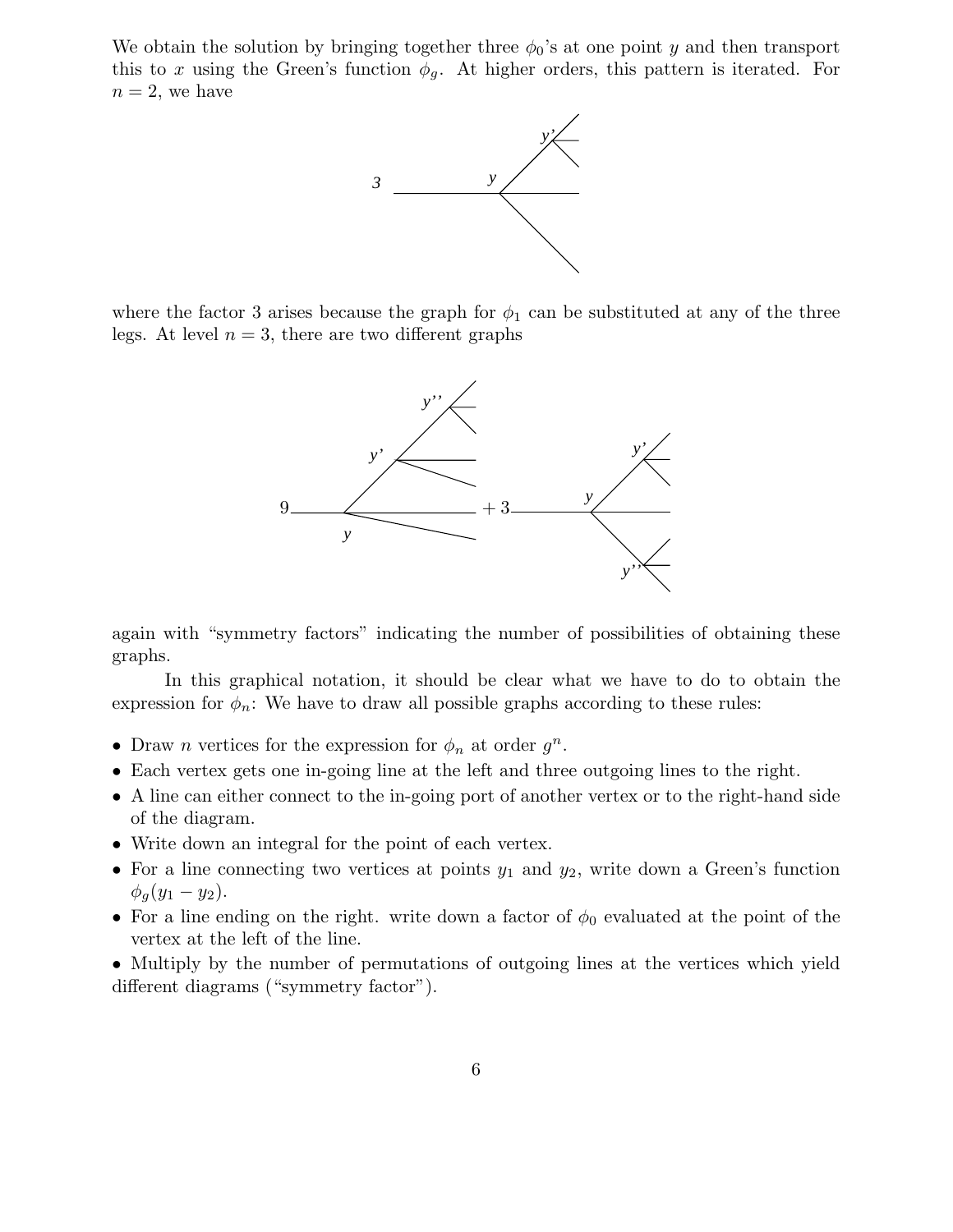## 6. More general field equations

Looking back at how these rules came up, we can immediately guess the generalisation to other field equations: The fourth order potential  $V(\phi) = \frac{g}{4}\phi^4$  resulted in a field equation with a cubic right-hand side. The cube in the field equation became  $\phi_k \phi_l \phi_m$  with the constrained sum over k, l, and m in the equation for  $\phi_n$  and eventually resulted in the rule that each vertex has to have three outgoing lines. This suggests that for a potential  $V(\phi) = \frac{g'}{n}$  $\frac{q'}{p}\phi^p$  we would derive similar rules but now with  $(p-1)$  outgoing lines at each vertex.

If we have a potential which consists of a sum of more than one monomial there will be a separate coupling constant for each monomial.

$$
V(\phi) = \sum_{i=1}^{I} \frac{g_i}{p_i} \phi^{p_i}
$$

As a result, we would express  $\phi$  in a multi-dimensional power series over all coupling constants:

$$
\phi = \sum_{n_1 \cdots n_I} \phi_{n_1 \cdots n_I} g_1^{n_1} \cdots g_I^{n_I}.
$$

Consequently, we now have I different types of vertices. To compute the solution for  $\phi_{n_1\cdots n_l}$  we draw all diagrams with  $n_1$  vertices of type 1 (which have  $(p_1 - 1)$  outgoing legs),  $n_2$  vertices of type 2 (with  $(p_2 - 1)$  outgoing legs) and so on to  $n<sub>I</sub>$  vertices of type I.

Of course, we can have also more than one type of field. In that case each field comes with its own equation of motion which we solve perturbatively: Each field has its Green's function and thus, in the graphical notation, we have different types of lines denoting the different fields and the vertices have "ports" connecting to the different types of lines. For example in Quantum electrodynamics, there is an electron field denoted by a straight line and a photon field denoted by a wavy line. There is a cubic term in the action which reads  $e\psi\gamma^{\mu}A_{\mu}\psi$ . Here  $\psi$  is the electron field,  $A_{\mu}$  is the photon field (which is a fancy name for the vector potential of electromagnetism), e is the charge of the electron playing the role of the coupling constant and  $\gamma^{\mu}$  is some matrix needed to write down the Dirac equation which is the analogue of the Klein-Gordon equation for spin 1/2 fermions like the electron. The bar indicates a conjugate (which is finally responsible for the difference between electrons and positrons) which results in the electron lines having a direction which is indicated by an arrow. This cubic term in the action ends up in quadratic right hand sides of the field equations: The field equation for the photon has a term quadratic in the electron on its right-hand side (namely the expression for the electromagnetic current) whereas the electron has a right-hand side which is bilinear in the electron and the photon. A typical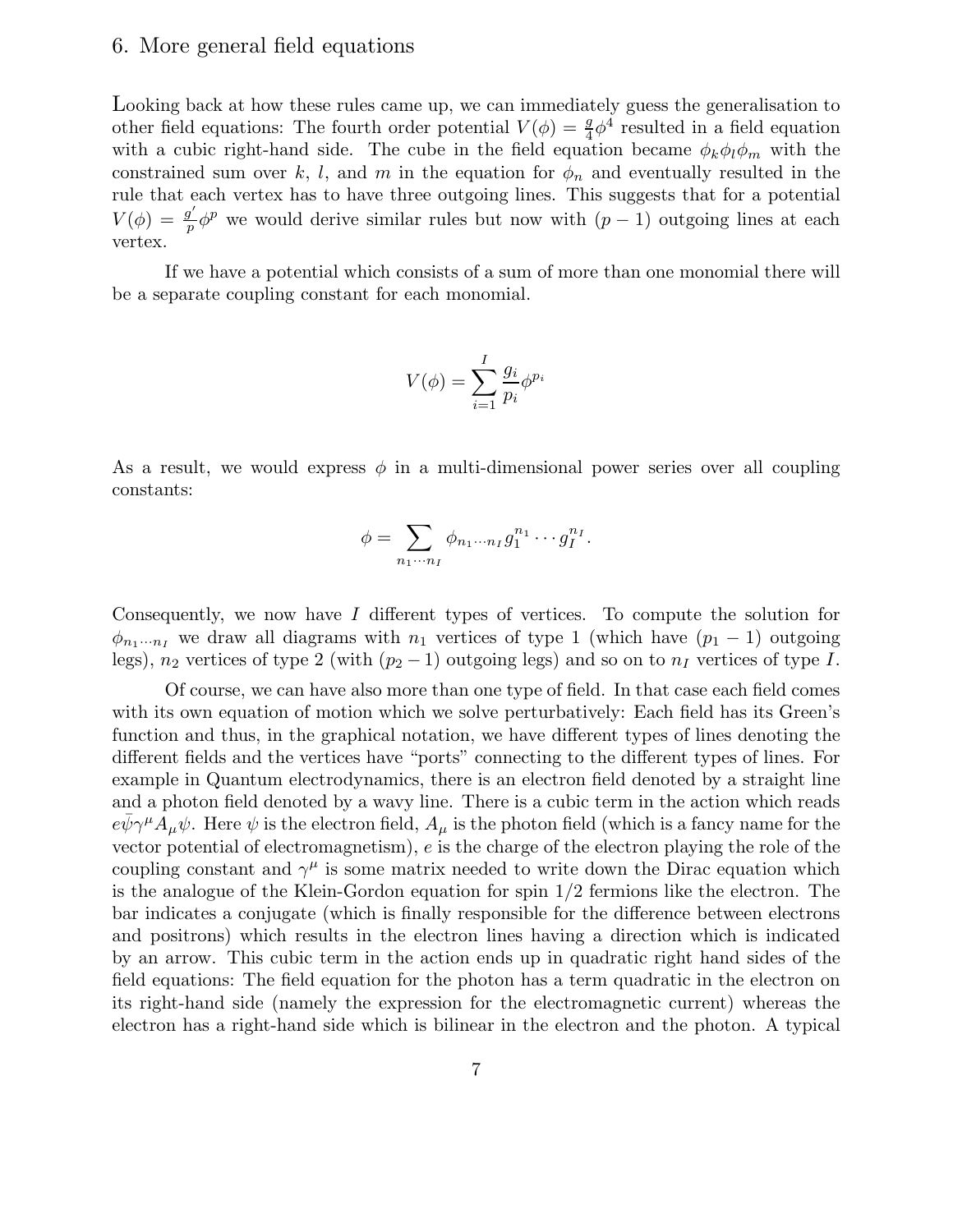diagram then looks like this:



### 7. Relation to the quantum theory

Looking back at the "Feynman rules" above for the  $\phi^4$ -theory which describe the allowed graphs we notice that these rule simply describe all graphs with 4-valent vertices (there are in total four lines at each vertex) that do not contain any loops. In quantum field theory, there is a similar perturbative expansion which similarly is most easily written down in a graphical notation in which each Feynman diagram corresponds to an integral expression. It turns out that the rules which translate graphs to integrals are identical to our rules above and the only difference between our classical theory here and the quantum theory is that we drop the distinction between in-going and outgoing lines at a vertex and only require that there are four lines at each vertex (for  $\phi^4$ -theory), no matter if inor out-going. Weakening this rule has the consequence that also graphs containing loops are allowed. This fact that the perturbative solution in classical field theory and in the quantum theory are so similar is then explained by the observation that each loop in a Feynman graph contributes a factor  $\hbar$  and thus the contribution of the loop graphs vanish in the classical limit of  $\hbar \to 0$ .

## 8. Feynman rules in momentum space

For practical calculations (at least those in flat space), our Feynman rules which are based in position space are not the simplest ones possible. It is easy to see that in momentum space, we don't have to do any integrals! (This will, however, change in the quantum theory where one has to do one integral per loop). For simplicity, let us once more consider  $\phi^4$ -theory. Assume we have drawn all our diagrams and translated them to an integral expression. Let us now zoom in to one particular vertex representing a space-time point y. It has one in-going and three out-going lines either representing  $\phi_q$  or  $\phi_0$ . We can write all these four functions in terms of their Fourier transform

$$
\phi_g(x - y) = \int \frac{dk}{(2\pi)^d} \frac{e^{-ik(x-y)}}{-k^2 + m^2}
$$
 and  $\phi_0(y) = \int dk \, \tilde{\phi}_0(k) \delta(k^2 - m^2) e^{iky}.$ 

Let us denote the momentum of the in-going line at the vertex by  $k_1$  and those of the three outgoing lines by  $k_2$ ,  $k_3$ , and  $k_4$ . Then the only occurrence of the point y is in the combined exponential

$$
e^{-iy(k_1-k_2-k_3-k_4)}
$$
.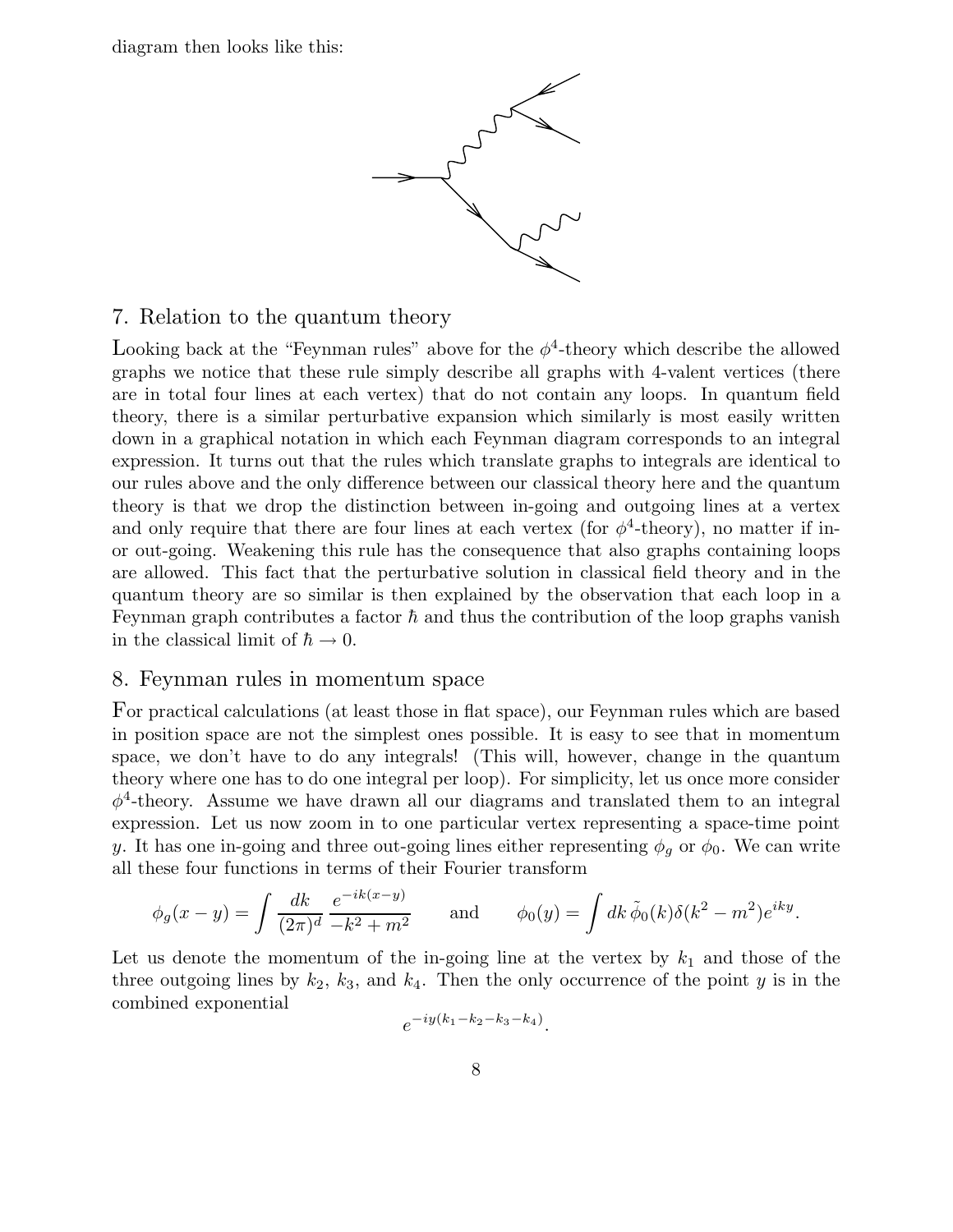The integral over the position y now yields a  $\delta$ -function via

$$
\int dy e^{-iy(k_1-k_2-k_3-k_4)} = (2\pi)^d \delta(k_1-k_2-k_3-k_4).
$$

This now trivialises the  $k_1$  integration of the in-going line in terms of setting  $k_1 \mapsto k_2 +$  $k_3 + k_4$ . This of course is nothing but momentum conservation. Once we have repeated this procedure for all vertices, all the momenta on the "internal" lines representing Green's functions  $\phi_q$  are specified in terms of the momenta of the external lines representing  $\phi_0$ . Thus we arrive at an algebraic expression without any integrals for the Fourier modes of  $\phi_n$ . In momentum space, we found the new Feynman rules:

- Draw the same diagrams as in the position space representation including symmetry factors.
- Specify momenta satisfying the dispersion relation  $k^2 = m^2$  on the lines extending to right end of the diagram.
- Use momentum conservation at the vertices to determine the momenta  $k_i$  of the internal lines connecting two vertices.
- write down a factor  $\frac{1}{\sqrt{2\pi^d}} \frac{1}{-k_i^2 + 1}$  $\frac{1}{-k_i^2 + m^2}$  for each internal line and a factor  $(2\pi)^d$  for each vertex.

These rules then determine the Fourier component  $\tilde{\phi}_n(p)$  where p is the sum of the momenta of all external lines extending to the right end of the diagram.

The method of Feynman diagrams suggests a new perspective on particle-wave duality: In the beginning, we set out to find solutions to classical field equations. But in that investigation we were lead to a language of diagrams which is much more natural in a particle interpretation: The lines of the Feynman diagrams are just the world lines of particles of mass m: The free, external solutions obey the dispersion relation for this rest mass and at the vertices the particles collide and interact observing conservation of momentum. As it turns out, in theories with additional symmetries also the Noether charges are conserved at the vertices. Thus it is natural to ask if we are really dealing with a field/wave-theory or rather with a particle theory. However, after a bit of contemplation one realises that this dichotomy is not real: This theory describes both: When looking at it in terms of a partial differential equation it looks more like a wave theory but the perturbative solutions in terms of Feynman diagrams are best understood in terms of interacting particles. This theory is really both, a wave- and a particle-theory even though it is classical and not quantum!

## 9. Appendix: The solitonic kink

In this appendix, we will discuss properties of a special class of non-perturbative solutions to  $\phi^4$  theory. Specifically, we want to consider the potential

$$
V(\phi)=\frac{m^4}{16g}-\frac{m^2}{2}\phi^2+\frac{g}{4}\phi^4=\frac{g}{4}\left(\phi^2-\frac{m^2}{4g}\right)^2.
$$

Here, we have written the quadratic (mass) term as part of the potential. Note that it has an unusual sign but this is not a problem as the potential is unbounded from below and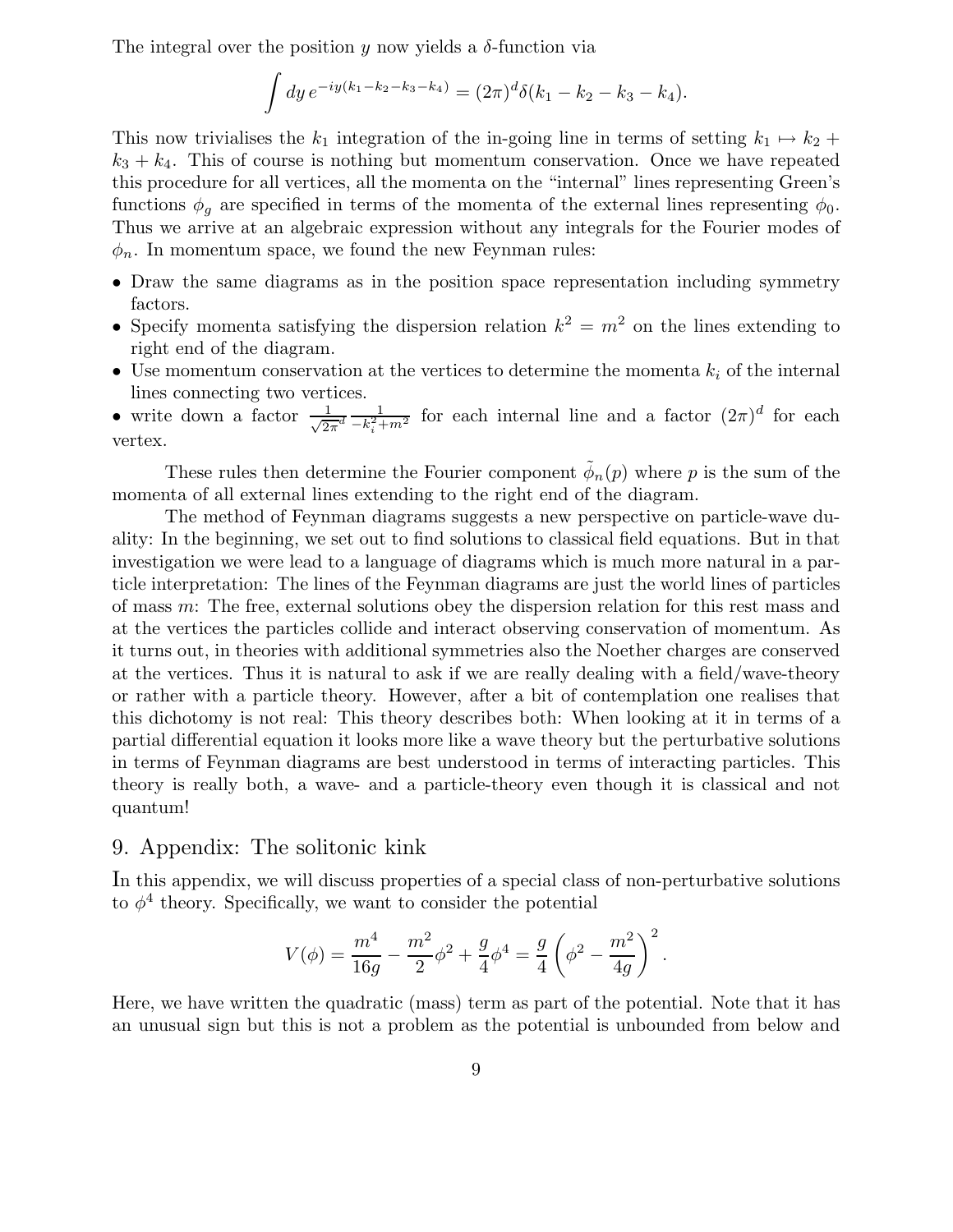in fact positive. The constant term does not influence the field equations but simplifies expressions in the following. Thus, we are looking for solutions to

$$
\Box \phi = -V'(\phi) = m^2 \phi - g\phi^3.
$$

The right-hand side vanishes at the extrema of the potential: The minima are at  $\phi_{1/2} =$  $\pm \frac{m}{\sqrt{g}}$  and the unstable maximum is at  $\phi_3 = 0$ . The two minima are the two degenerate ground-states of the system and  $\phi$  sitting in one of these "vacua" is a trivial solution.

To have any solution of finite energy (and action) the field  $\phi$  has to be in its groundstate at large distances. However, as we have a degenerate ground-state it can be in a different ground state in different directions. Specifically, we can consider the case  $d = 1$ with only one spatial coordinate or, alternatively, solutions which only depend on one coordinate x. A solution which is in the ground-state  $\phi_1 = -\frac{m}{\sqrt{g}}$  for  $x \to -\infty$ , then passes over the hill of the potential around the origin and goes to the other vacuum  $\phi_2 = +\frac{m}{\sqrt{g}}$ for  $x \to +\infty$  is called a kink. Here we will derive such a solution explicitly.

We are assuming that  $\phi$  only depends on one spatial coordinate x and thus the field equation reads

$$
\frac{d^2\phi}{dx^2} = \frac{dV}{d\phi}.
$$

In analogy with conservation of energy in mechanics, we observe that if we solve the first order equation

$$
\left(\frac{d\phi}{dx}\right)^2 = 2V
$$

we automatically solve the second order equation of motion as can be seen by taking the x-derivative on both sides. Hence, we solve

$$
\frac{d\phi}{dx} = \pm \sqrt{\frac{g}{2}} \left( \phi^2 - \frac{m^2}{g} \right)
$$

by separation of variables

$$
\int \frac{d\phi}{\phi^2 - m^2/g} = \pm \sqrt{\frac{g}{2}} \int dx.
$$

Thus

$$
\phi(x) = \pm \frac{m}{\sqrt{g}} \tanh (m(x - x_0)/\sqrt{2}).
$$

The constant of integration  $x_0$  determines where  $\phi$  passes over the hill in the potential.

It is instructive to compute the action for this solution. As  $\phi$  depends only on x the integrals over the other variables yield irrelevant (infinite) factors and it remains (using the first order equation  $\phi' = \pm \sqrt{2V}$  several times)

$$
S = -\int dx \left[ \left( \frac{d\phi}{dx} \right)^2 + V(\phi) \right] = -3 \int dx \left( \frac{d\phi}{dx} \right)^2 = -3 \int_{\phi_1}^{\phi_2} d\phi \frac{d\phi}{dx} = -3 \int_{\phi_1}^{\phi_2} d\phi \sqrt{2V(\phi)} = \frac{8m^3}{g}.
$$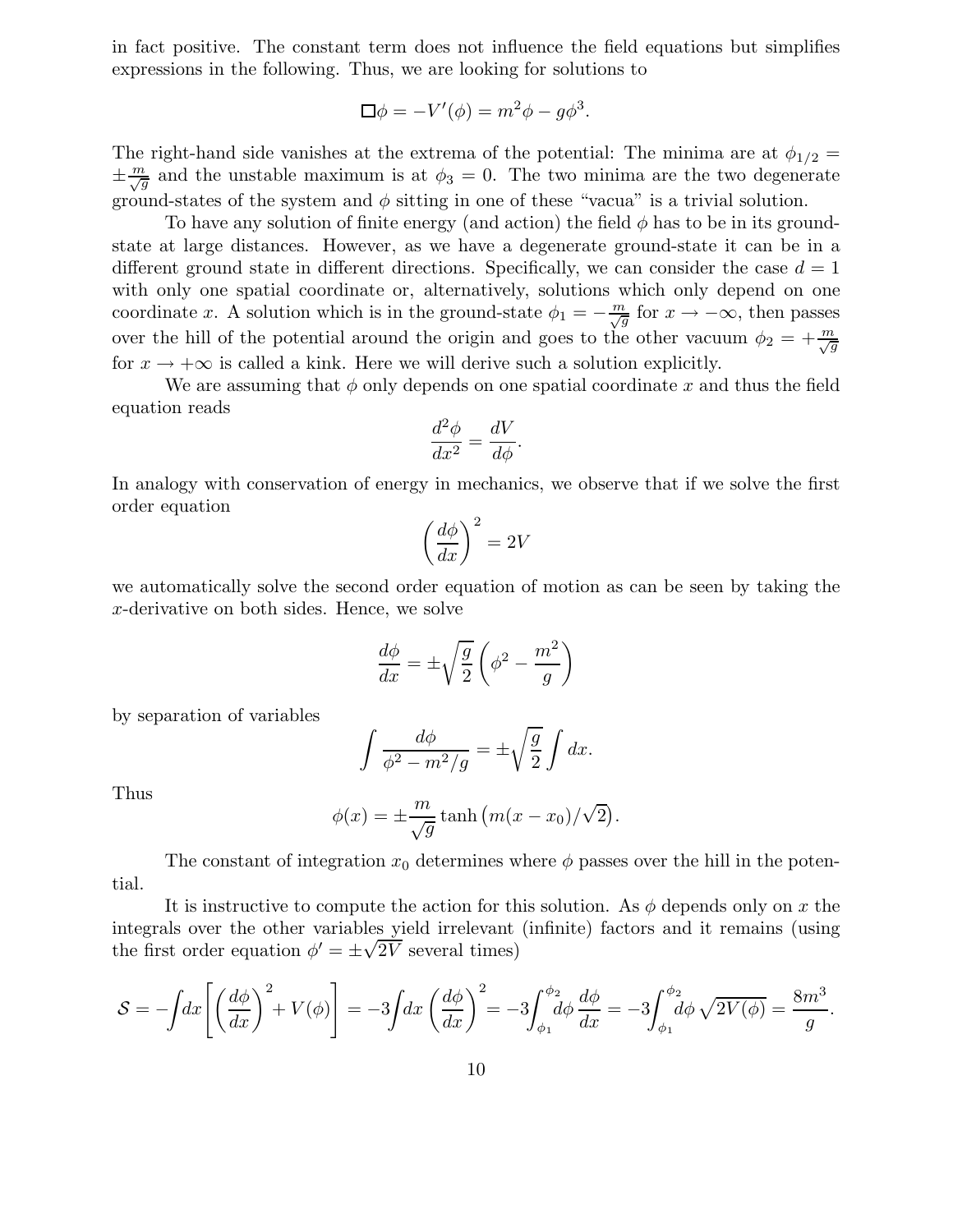

Fig. 1: The kink solution

We see that the action scales like  $1/g$ . Thus, in a path integral (which gives the classical theory in the  $\hbar \to 0$  saddle point approximation), these solutions contribute with a weight  $e^{-1/g}$  which is exponentially small for small g as we assume it in the perturbative analysis. In fact, due to the essential singularity of this expression at  $g = 0$ , all g-derivatives vanish at  $q = 0$  and thus in a Taylor expansion (as we assume it for the perturbative Ansatz), this function is indistinguishable from 0. Thus, these "solitonic" solutions are missed by a perturbative expansion. It is believed that these missed solutions are the reason that the perturbative expansion cannot be convergent to the exact solution.

The kink solution above has a parameter or "modulus", the constant of integration  $x<sub>0</sub>$ . This could have been expected from the very beginning as the equation of motion is translationally invariant but the solution is not. Thus there should be a whole "modulispace" parametrising the kink solution. In this simple case, the moduli space is just the real line which we can think of as the configuration space of a "kink-particle". If this interpration of the kink as a particle holds it should also be possible for it to move. That is we can consider solutions where  $x_0$  has a (slow) time dependence:  $x_0(t)$ .

Although this is not a solution of the equation of motion anymore (one should not confuse this with a kink to which a boost is applied, that is a solution in which x is substituted by  $(x + vt)/\sqrt{1 - v^2}$  which is again a solution), we can work out the action for

$$
\phi(x,t) = \pm \frac{m}{\sqrt{g}} \tanh \left( m(x - x_0(t))/\sqrt{2} \right) :
$$